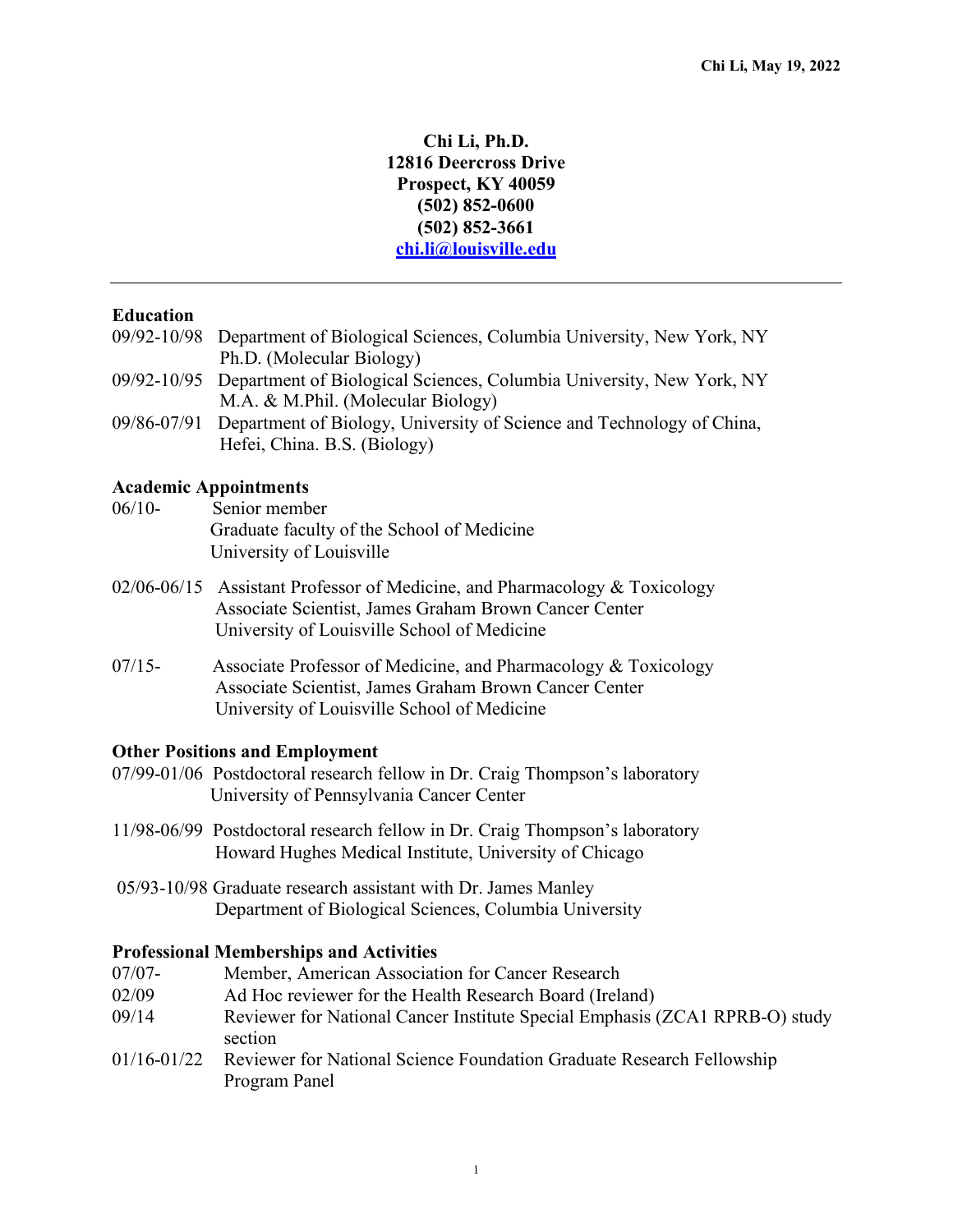04/18 Reviewer for National Cancer Institute Basic Mechanisms of Cancer Therapeutics 2 (ZRG1 BMCT-C) study section

## **Honors and Awards**

|       | 09/92-10/98 Faculty Fellowship (Columbia University)                              |
|-------|-----------------------------------------------------------------------------------|
| 06/96 | James Howard McGregor Prize (Columbia University)                                 |
| 05/98 | Peter Sajovic Memorial Prize (Columbia University)                                |
|       | 07/05-06/11 Howard Temin Career Development Award (National Institutes of Health) |
| 11/07 | The first place Ralph Scott Fellow Research Prize for poster presentation         |
|       | (Annual James Graham Brown Cancer Center Retreat)                                 |

### **Committee Assignments and Administrative Services**

| 08/08- | <b>Faculty Advisory Committee</b>                                     |
|--------|-----------------------------------------------------------------------|
|        | James Graham Brown Cancer Center                                      |
|        | University of Louisville School of Medicine                           |
|        | 10/10-10/19 Judge, Research! Louisville, University of Louisville, KY |
|        | 11/10-10/12 Judge, Annual James Graham Brown Cancer Center Retreat,   |
|        | University of Louisville, KY                                          |

# **Educational Activities**

#### Courses:

2008-2018 Lecturer

"Molecular biology techniques"

"Mechanism of cell death and cell fate"

Radiation Biology course, Department of Radiation Oncology

2 lectures, 5-6 radiation oncology fellows.

### Seminars:

| Instructor                                                                         |
|------------------------------------------------------------------------------------|
| "Target the apoptosis: anticancer activity of anti-Bcl-2 family inhibitor ABT-263" |
| Hematology/Oncology Fellows Research Seminar Series                                |
| James Graham Brown Cancer Center, Department of Medicine                           |
| Instructor                                                                         |
| "TRIAL agonists and cancer therapy"                                                |
| Hematology/Oncology Fellows Research Seminar Series                                |
| James Graham Brown Cancer Center, Department of Medicine                           |
|                                                                                    |
|                                                                                    |

# **Grants and Contracts**

Finished K01CA106599-06S1 Li (PI) 09/01/2009 to 8/31/2010 Direct Cost \$46,296 NIH/NCI (ARRA Administrative Supplement) "Regulation of apoptosis by Bcl-XL, Bak and Bax" Role: PI (5% effort)

K01 CA106599 Li (PI) 07/01/2005 to 06/30/2011 Direct Cost \$702,000 NIH/NCI *"Regulation of apoptosis by Bcl-XL, Bak and Bax"*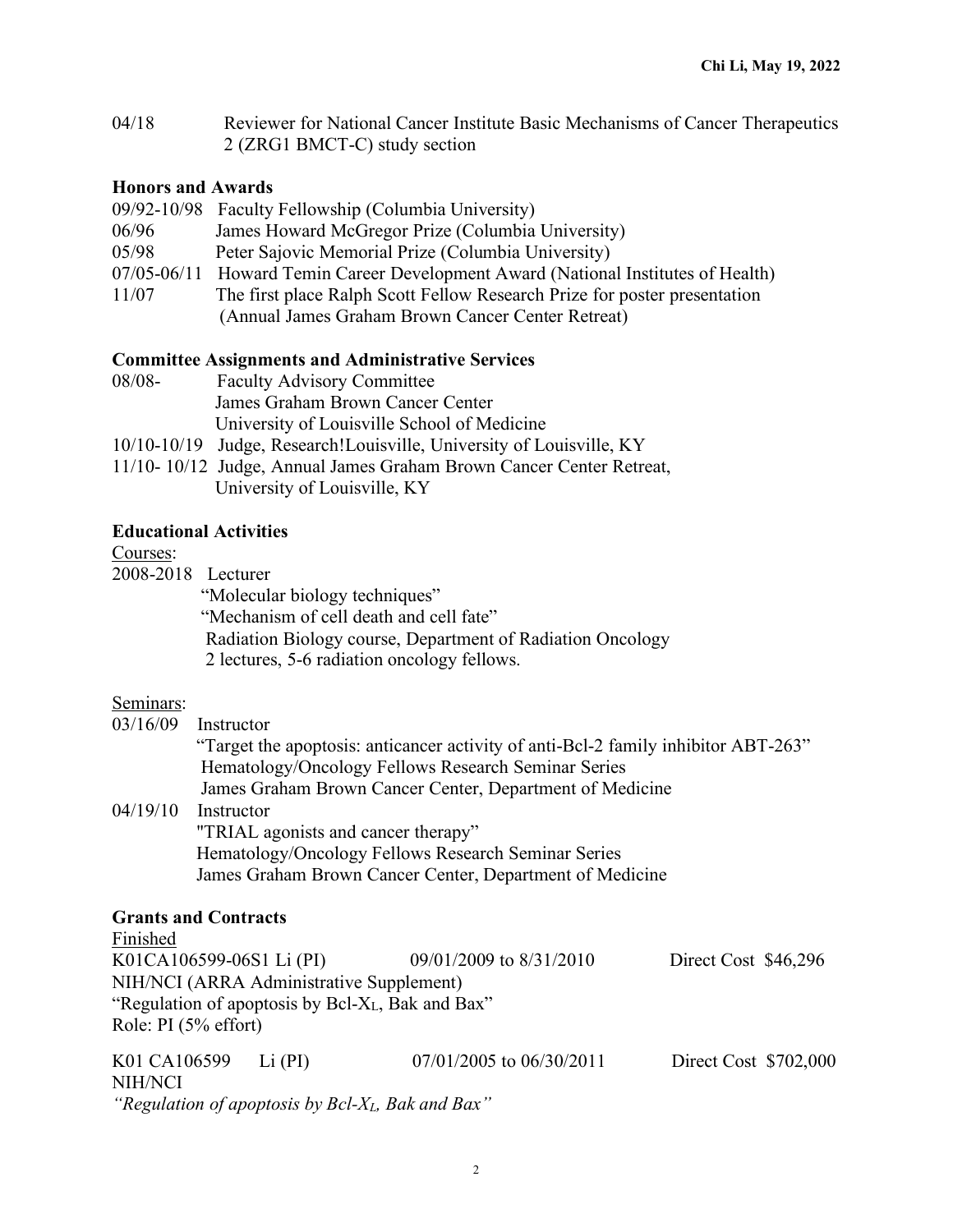Role: PI (75% effort)

Basic Award Li (PI) 07/01/2010 to 6/30/2011 Direct Cost \$43,161 Clinical Translational Science Pilot Grant Program, the University of Louisville *"Promotion of tumor cell apoptosis by direct activation of the pro-apoptotic Bcl-2 protein Bax"* Role: PI (5% effort) P20 RR018733 Li (PI of Project 6) 07/01/2008 to 06/30/2012 Direct Cost \$782,910 NIH/Center for Biomedical Research Excellence in Molecular Targets *"The programmed death pathway initiated from the Endoplasmic Reticulum"* Role: PI of sub-project (22% effort) OGMB120516 Li (PI) 05/01/2012 to 04/30/2014 Direct Cost \$136,364 Commonwealth of Kentucky Lung Cancer Research Program "*Activating Bax as a therapeutic strategy against lung cancer*" Role: PI (5% effort) Relinquished after 07/31/2013 due to the overlap of research scope with the funded R01 OGMB130027A1 Li (PI) 08/01/2013 to 06/31/2014 Direct Cost \$55,000 Commonwealth of Kentucky Lung Cancer Research Program Supplementary Grant "*Activating Bax as a therapeutic strategy against lung cancer*" Role: PI (5% effort) U01 GM106386-01 Li (PI) 07/01/2015 to 06/30/2017 Direct cost \$150,000 NIH/ Molecular Targets CoBRE *"Novel Antitumor Activity of a Bacterial Homoserine Lactone"* Role: PI (8%) University of Louisville Undergraduate Research Grant 01/01/2016 to 12/31/2016 Direct cost \$3,000 *"Enhancing Chemosensitivity of Pancreatic Cancer by Modulation of Intracellular Iron Homeostasis"* Role: PI (3% effort) R01 CA175003-01 Li (PI) 08/01/2013 to 05/31/2019 Direct cost \$1,033,175 NIH/NCI "*Activating Bax as a therapeutic strategy for lung cancer*" Role: PI (37.5% effort) GB180441 Li (PI) 07/01/2018 to 06/30/2021 Direct Cost \$136,364 Commonwealth of Kentucky Lung Cancer Research Program, *"Inhibit non-small cell lung cancer growth by targeting paraoxonase 2"*  Role: PI (10% effort) LC180452 Li (PI) 08/15/2019 to 08/14/2021 Direct Cost \$100,000 Department of Defense Lung Cancer Research Program "*Identifying and characterizing neoantigens of an embryonic stem cell-based lung cancer vaccine"* Role: PI (25% effort)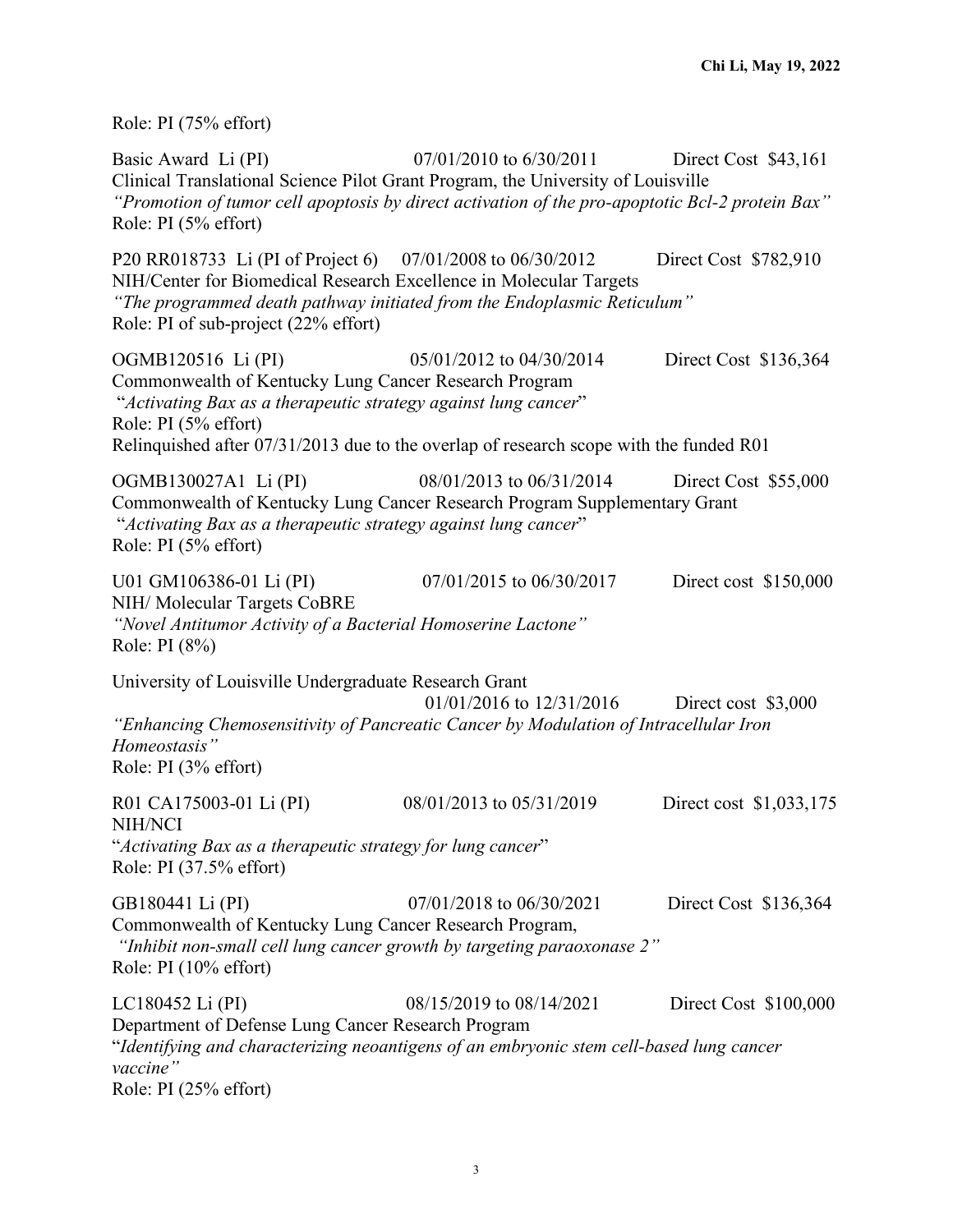**Ongoing** IA-701596 Li (PI) 07/1/2020 to 07/30/2022 Direct Cost: \$150,000 American Lung Association Innovation Award *"Inhibiting lung adenocarcinoma growth by inducing apoptosis independent of Bcl-2 proteins"* Role: PI (10% effort)

(P20GM135004) Li (PI of a pilot project) 09/01/2021 to 08/31/2022 Direct Cost: \$50,000 NIH/Center for Biomedical Research Excellence

*"A lung cancer vaccine using exosomes from induced pluripotent stem cells"* Role: PI of a pilot project (6%)

# **Patents**

- 04/16 United States Utility Patent (USPA Serial No 61/923,437) "Activating the pro-apoptotic Bcl-2 protein Bax by a small molecule induces tumor cell apoptosis" Approved on 02/07/2017
- 06/18 United States Utility Patent Application (USPA Serial No. 62/504,132) "Compositions comprising engineered embryonic stem cell derived exosomes and method of use therefor" Pending

# **Editorial work**

Editorial Board:

2009- International Journal of Clinical and Experimental Pathology

2015- Journal of Bioenergetics and Biomembranes

# **Publications**

### Peer-Reviewed

1. Um, M.<sup>#</sup>, Li, C.<sup>#</sup>, and Manley, J.L. (1995) Transcriptional repressor Even-skipped interacts directly with TATA-binding protein. *Mol. Cell Biol.* 15:5007-5016. ( # The first two authors contributed equally to the paper). PMID:7651419.

2. Manley, J.L., Um, M., **Li, C.**, and Ashali, H. (1996) Mechanism of transcriptional activation and repression can both involve TFIID. *Phil. Trans. R. Soc. Lond.* B 351: 516-526. PMID:8735274.

3. **Li, C.**, and Manley, J.L. (1998) Even-skipped represses transcription by binding TBP and blocking the TFIID-TATA box interaction. *Mol. Cell Biol.* 18:3771-3781. PMID:9632760.

4. **Li, C.**, and Manley, J.L. (1999) Allosteric regulation of Even-skipped repression activity by phosphorylation. *Mol. Cell.* 3:77-86. PMID:10024881.

5. **Li, C.**, Fox, C.J., Master, S.R., Bindokas, V.P., Chodosh, L.A., and Thompson, C.B. (2002) Bcl-XL affects Ca2+ homeostasis by regulating expression of inositol 1,4,5 triphosphate receptor. *Proc. Natl. Acad. Sci. USA*. 99:9830-9835. PMID:12118121.

6. **Li, C**. and Thompson, C.B. (2002) DNA damage, deamidation, and death. *Science*. 298:1346- 1347. PMID:12434041.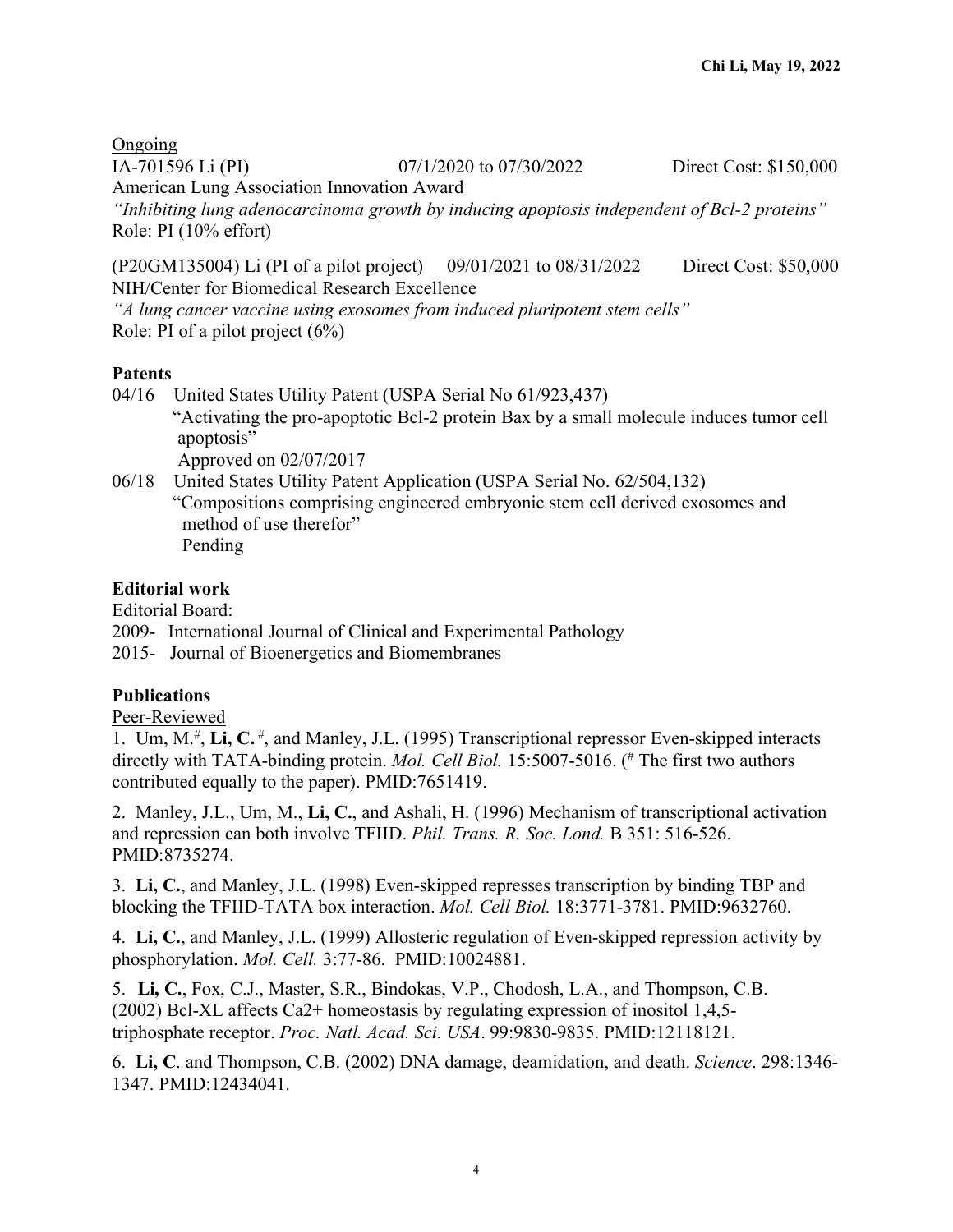7. Zong, W-X. # , **Li, C.** # , Hatzivassiliou, G., Lindsten, T., Yuan, J., and Thompson, C.B. (2003) Initiation of apoptosis from the endoplasmic reticulum by Bax and/or Bak. *J. Cell Biol.*  162:59-69 (# The first two authors contributed equally to the paper). PMID:12847083.

8. Lum, J.J., Bauer, D.E., Kong, M., Harris, M.H., **Li, C.**, Lindsten, T., and Thompson, C.B. (2004) Growth factor regulation of autophagy and cell survival in the absence of apoptosis. *Cell.* 120: 237-248. PMID:15680329.

9. Oltersdorf, T., Elmore, S.W., Shoemaker, A.R., Armstrong, R.C., Augeri, D., Belli, B.A., Bruncko, M., Deckwerth, T.L., Dinges, J., Hajduk, P.J., Joseph, M.K., Kitada, S., Korsmeyer, S.J., Kunzer, A.R., Leita, A., **Li, C.**, Mitten, M.J., Nettesheim, D.G., Ng, S., Nimmer, P.M., O'Connor, J.M., Oleksijew, A., Petros, A.M., Reed, J.C., Shen, W., Tahir, S.K., Thompson, C.B., Tomaselli, K.J., Wang, B., Wendt, M.D., Zhang, H., Fesik, S.W., and Rosenberg, S.H. (2005) An inhibitor of Bcl-2 family proteins induces regression of solid tumors. *Nature*. 435: 677-681. PMID:15902208.

10. White, C.<sup>#</sup>, Li, C<sup>#</sup>, Yang, J., Petrenko, N.B., Madesh, M, Thompson, C.B., and Foskett, K.J. (2005) The endoplasmic reticulum gateway to apoptosis: Bcl-XL modulation of the InsP3. *Nature Cell Biol.* 7:1021-1028 (<sup>#</sup> The first two authors contributed equally to the paper). PMID:16179951.

11. Bivona, T.G., Quatela, S.E., Bodemann, B.O., Ahearn, I.M., Soskis, M.J., Mor, A., Miura, J., Wiener, H.H., Wright, L., Saba, S.G., Yim, D., Fein, A., Perez de Castro, I., **Li, C.**, Thompson, C.B., Cox, A.D., and Philips, M.R. (2006) PKC regulates a farnesyl-electrostatic switch on K-Ras that promotes its association with Bcl-Xl on mitochondria and induces apoptosis. *Mol Cell.* 21: 481-493. PMID:16483930.

12. **Li, C.**, Wang, X., Vais, H., Thompson, C.B., Foskett, J.K. and White, C. (2007) Apoptosis regulation by Bcl-xL modulation of mammalian inositol 1,4,5-trisphosphate receptor channel isoform gating. *Proc. Natl. Acad. Sci. USA*. 104:12565-12570. PMID:17636122.

13. **Li, C.** Increased mitochondrial activity in Anthrax-induced cell death. (2009) *J. Cell Death.* 2:41-44.

14. Brock, S.E., **Li, C.**, and Wattenberg, B.W. (2010) The Bax carboxyl-terminal hydrophobic helix does not determine organelle-specific targeting but is essential for maintaining Bax in an inactive state and for stable mitochondrial membrane insertion. *Apoptosis*. 15:14-27. PMID:19809877.

15. Olberding, K.E., Wang, X., Zhu, Y., Pan, J., Rai, S., and **Li, C.** (2010) Actinomycin D synergistically enhances the efficacy of the BH3 mimetic ABT-737 by down-regulating Mcl-1 expression. *Cancer Biology & Therapy*. 10:922-933. PMID:20818182.

16. Wang, X., Olberding, K.E., White, C., and **Li, C.** (2011) Bcl-2 proteins regulate ER membrane permeability to luminal proteins during ER stress-induced apoptosis. *Cell Death & Diff.* 18:38-47. PMID:20539308.

17. Wang, X., Eno, C.O., Altman, B.J., Zhu, Y., Zhao, G., Olberding, K.E., Rathmell, J.C., **Li, C.** (2011) ER stress modulates cellular metabolism. *Biochem. J.* 435:285-296. PMID:21241252.

18. Eno, C.O., Eckenrode, E.F., Olberding, K.E., Zhao, G., White, C. and **Li, C.** (2012) Distinct roles of mitochondria- and ER-localized Bcl-XL in apoptosis resistance and  $Ca<sup>2+</sup>$  homeostasis. *Mol Biol Cell.* 23:2605-2618. PMID:22573883.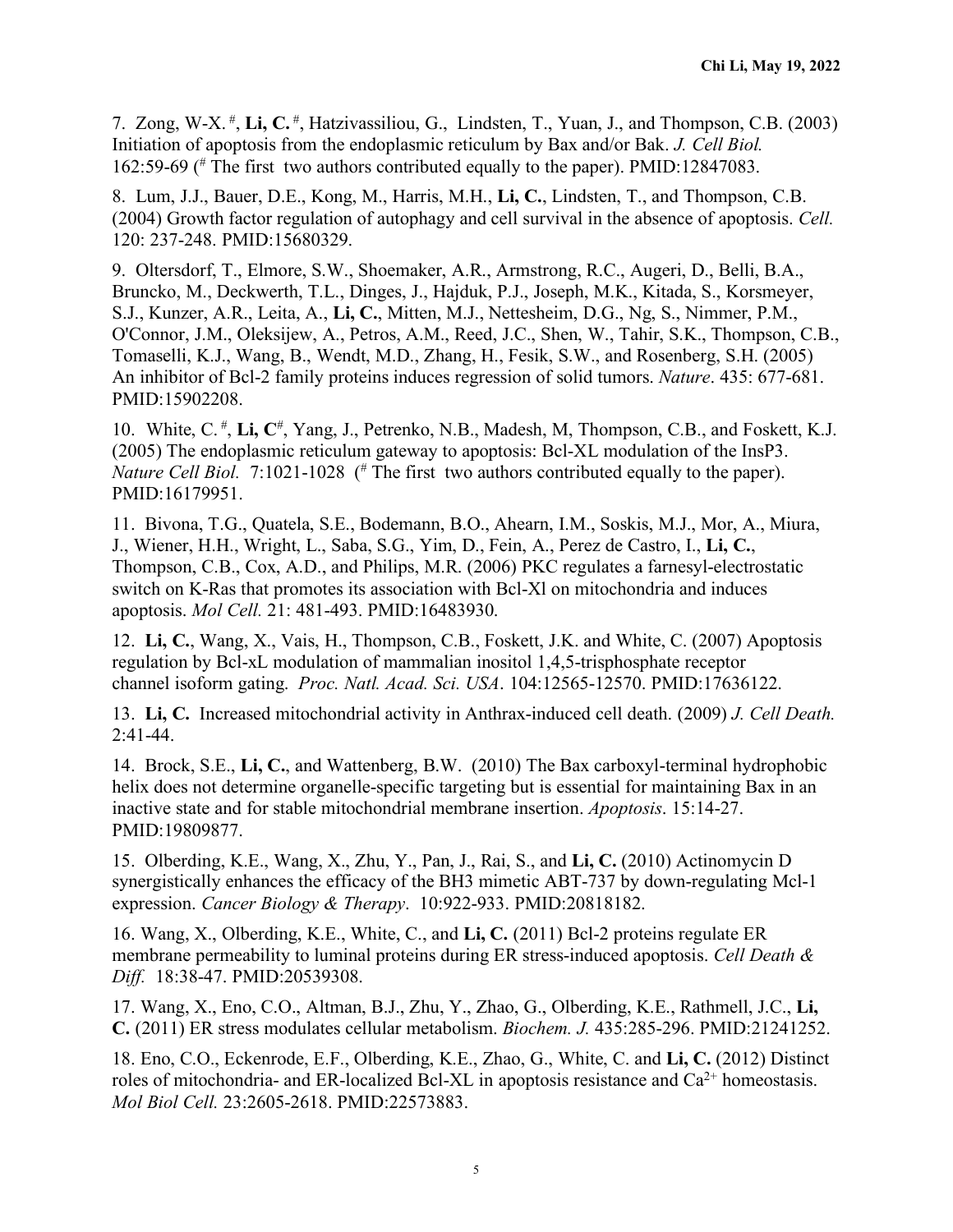19. Eno, C.O., Zhao, G., Olberding, K.E., and **Li, C.** (2012) The Bcl-2 proteins Noxa and Bcl-XL coordinately regulate oxidative stress-induced apoptosis*. Biochem J.* 444:69-78. PMID:22380599.

20. Zhu, Y., Eaton, J. W., and **Li, C.** (2012) Titanium dioxide (TiO2) nano-particles preferentially induce cell death in oncogenic transformed cells in a Bak/Bax-independent fashion. *PLoS One*.7:e50607. PMID:23185639.

21. Lanceta, L., **Li, C.**, Choi, A.M., and Eaton J.W. (2013) Heme oxygenase-1 overexpression alters intracellular iron distribution. *Biochem J.* 449:189-194. PMID:22989377.

22. Huang, H., Hu, X., Eno, C.O., Zhao, G., **Li, C.**, White, C. (2013) An interaction between Bcl-xL and VDAC promotes mitochondrial Ca2+ uptake. *J Biol Chem.* 288:19870-19881. PMID:23720737.

23. Eno, C.O., Zhao, G., Venkatanarayan, A, .Wang, B., Flores, E.R., **Li, C.** (2013) Noxa couples lysosomal membrane permeabilization and apoptosis during oxidative stress. *Free Radic Biol Med.* 65C:26-37. PMID:23770082

24. Zhao, G., Zhu, Y., Eno, C.O., Liu, Y., DeLeeuw, L., Burlison, J.A., Chaires, J.B., Trent, J., **Li., C.** (2014) Activating the pro-apoptotic Bcl-2 protein Bax by a small molecule induces tumor cell apoptosis. *Mol Cell Biol.* 34:1198-1207. PMID:24421393.

25. Schwarzer, Z., Fu, Z., Shuai, S., Babbar, S., Zhao, G., **Li, C.**, Machen, T. E. (2014) Pseudomonas aeruginosa homoserine lactone triggers apoptosis and Bak/Bax-Independent release of mitochondrial cytochrome C in fibroblasts. *Cell Micro.* 16:1094-1104. PMID: 24438098.

26. Huang, H., Shah, K., Bradbury, N., **Li, C.**, White, C. (2014) Mcl-1 promotes lung cancer cell migration by directly interacting with VDAC to increase mitochondrial Ca2+ uptake and reactive oxygen species generation. *Cell Death & Disease.* 5:e1482. PMID:25341036

27. Saurabh, K., Michael T Scherzer, M.T., Song, A., Yip, K.W., Reed, J.C., **Li, C.**, Beverly, L.,J. (2014) Dissecting the in vivo leukemogenic potency of Bclxl. *Leukemia* 2:5

28. Schwarzer, C., Fu, Z., Morita, T., Whitt, A.G., Neely, A.M., **Li, C.**, Machen, T.E. (2015) Paraoxonase 2 serves a proapopotic function in mouse and human cells in response to the pseudomonas aeruginosa quorum-sensing molecule N-(3-oxododecanoyl)-homoserine lactone*. J Biol Chem.* 920:7247-7258 PMID:25627690.

29. Zhao, G., Lu, H., **Li, C.** (2015) Pro-apoptotic activities of PDI and PDIA3: a role of Bcl-2 protein Bak*. J Biol Chem*. 290:8949-8963 PMID:25697356.

30. Rajan, S., Choi, M., Nguyen, Q.T., Ye, H., Liu, W., Toh, H.T., Kang, C., Kamariah, N., **Li, C.**, Huang, H., White, C., Baek, K., Grüber, G., Yoon, H.S. (2015) Structural transition in BclxL and its potential association with mitochondrial calcium ion transport. *Sci Rep.* 5:10609. PMID:26023881.

31. Lanceta, L., Mattingly J.M., **Li, C.\***, and Eaton J.W.\* (2015) How Heme Oxygenase-1 Prevents Heme-Induced Cell Death. *PLoS One.* 10:e0134144. PMID:26270345 (\*cocorresponding authors).

32. Zhao, G., Neely, A. M., Schwarzer, C., Lu, H., Whitt, A.G., Stivers, N.S., Burlison, J. A., White, C., Machen, T.E., **Li, C.** (2016) N-(3-oxo-acyl)homoserine lactone inhibits tumor growth